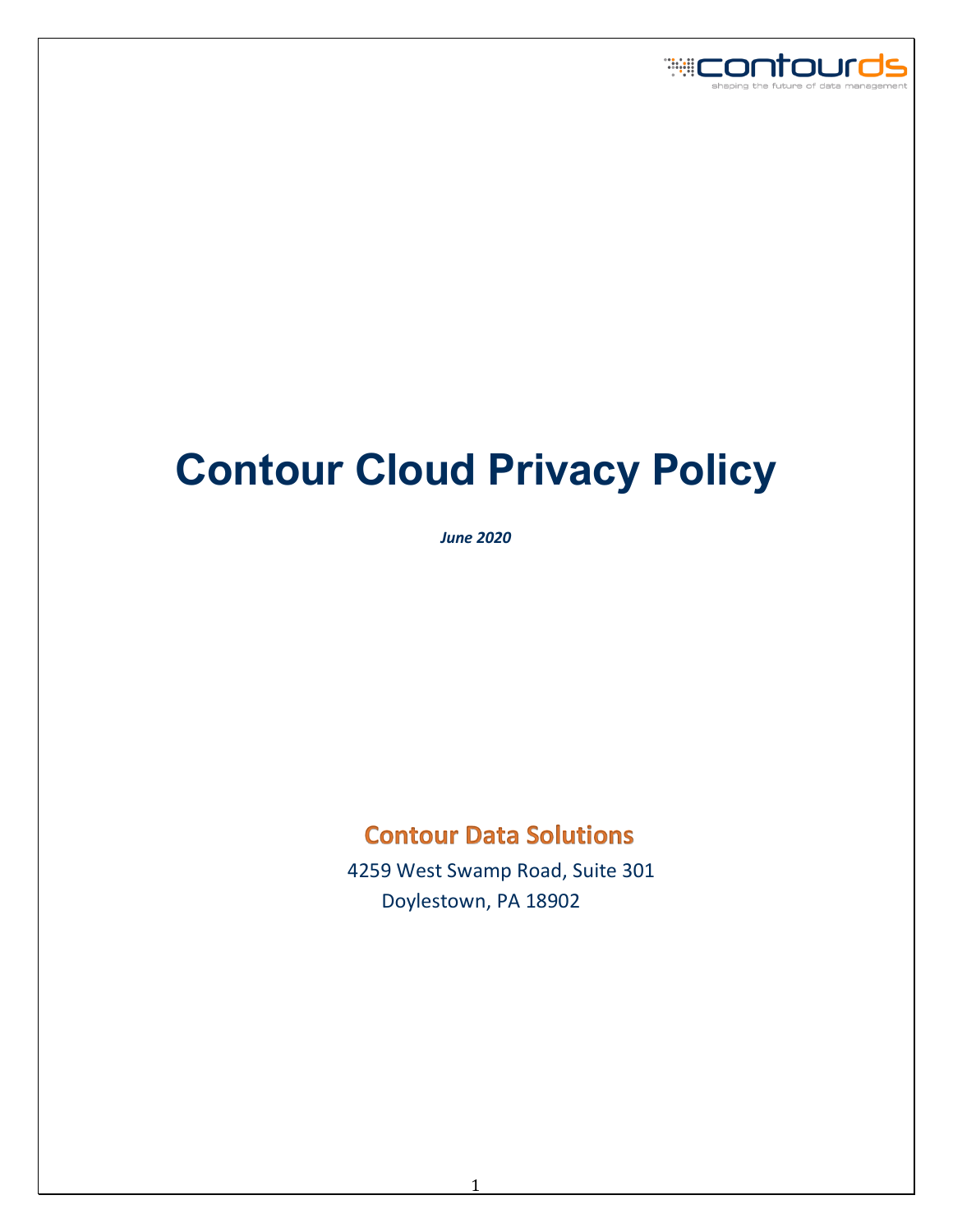

This Privacy Policy describes the data collection, use, and disclosure practices of Contour Data Solutions LLC, a Pennsylvania limited liability company, with offices at 4259 West Swamp Road, Suite 301, Doylestown, PA 18902 ("Contour," "we," "our," or "us") with respect to ContourDS.com, and other websites, online features, and applications owned or controlled by Contour and that post a link to this Privacy Policy (collectively, the "Services").

This Privacy Policy applies to information Contour collects through the Services from visitors and customers, as well as other information provided to us online or offline by third parties, when we associate that information with customers or users of the Services. However, it does not apply to information collected from our employees, contractors, or vendors. It also does not apply to information that you ask us to share with third parties or is collected by Online Tool Providers (as further described below) or to the end-users of our customers. You acknowledge and agree that Contour is not responsible for the data collection or use practices of any other Services user or third party utilized in providing the Services.

#### **This Privacy Policy describes, among other things:**

- (1) Personal and other information we collect about you.
- (2) How we user your information.
- (3) How we may share your information with third parties.
- (4) Your choices regarding the personal information we collect about you.

#### **1. Consent**

By accessing or using the Services, you consent to this Privacy Policy. If you do not agree with this Privacy Policy, please do not access or use the Services. Information gathered through the Services may be transferred, used, and stored in the United States or in other countries where our service providers or we are located. If you use the Services, you agree to the transfer, use, and storage of your Personal Information (as defined below) in those countries. The data protection and other laws of the United States and other countries might not be as comprehensive as those in your country. You agree that all transactions relating to the Services or Contour are deemed to occur in the United States, where our servers are located.

# <span id="page-1-0"></span>**2. Collection of Your Personal and Other Information**

When you register for, or use our Services, we collect Personal Information. By "Personal Information" we mean information that can identify or reasonably be linked to an individual, such as:

- (1) Names
- (2) Business addresses
- (3) Email addresses
- (4) Phone number's
- (5) Government-issued identification numbers
- (6) Credit card information (which you submit for payment purposes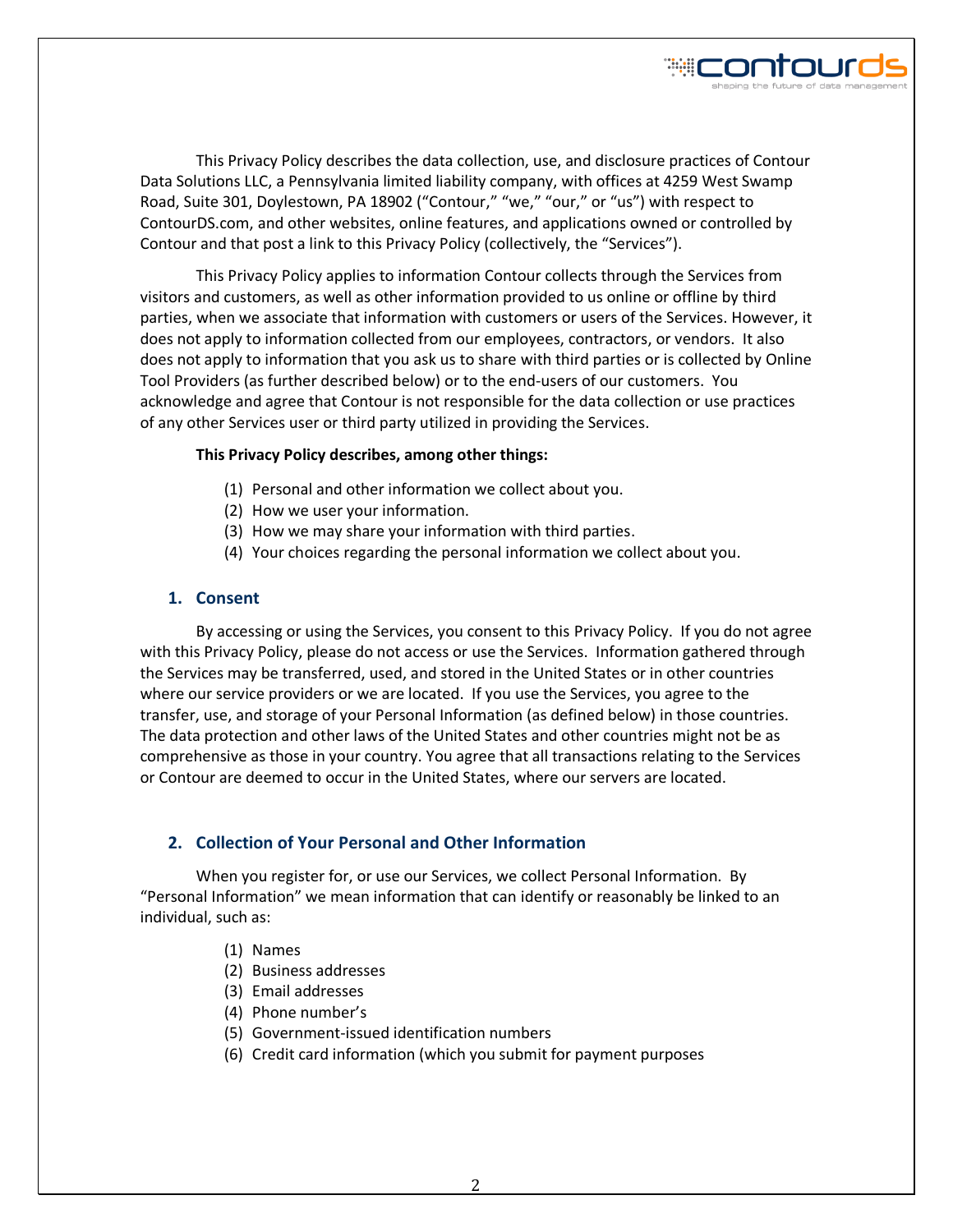

We also collect user experience recordings, which include a graphical representation of your interactions with the Services, including mouse movements, page scrolling, and information you type (including Personal Information). We use these recordings to help us understand how users interact with our Services and to design a better user experience for you.

You may choose not to provide Personal Information, but this may prevent you from receiving certain features of the Services.

We also collect non-Personal Information relating to the Services, that is, information that does not personally identify an individual. The non-Personal Information we collect includes how you interact with the Services, information generally collected or "logged" by Internet websites or Internet services when accessed or used by users, and information about your web browser or device accessing or using the Services.

#### **a. Examples of the non-Personal Information we collect are:**

- (1) The pages of our website that you viewed during a visit.
- (2) What information, content, or advertisements you view or interact with using the Services.
- (3) Language preferences.
- (4) The city and state in which you are located (but not your precise geographic location); and
- (5) Unique identifiers that are not connected and cannot reasonably be connected to your identity.

We will not use non-Personal Information to try to identify you, and if we associate any non-Personal Information with information that personally identifies you, then we will treat it as Personal Information. As discussed in more detail below, we sometimes use cookies and other automatic information gathering technologies to gather non-Personal Information.

Information collected by the Services may be collected by us or one of our Service Providers or Online Tool Providers.

# **3. Use of Your Information**

#### **a. We may use the information we collect to:**

- (1) Assist us in providing, maintaining, and protecting the Services.
- (2) Set up, maintain, and protect accounts to use the Services.
- (3) Improve our online operations.
- (4) Process transactions.
- (5) Provide customer service.
- (6) Communicate with you, such as provide you with account- or transactionrelated communications, or other newsletters, RSS feeds, and/or other communications relating to the Services;
- (7) Send or display offers and other content that is customized to your interests or preferences;
- (8) Perform research and analysis aimed at improving our products and services and developing new products or services; and
- (9) Manage and maintain the systems that provide the Services.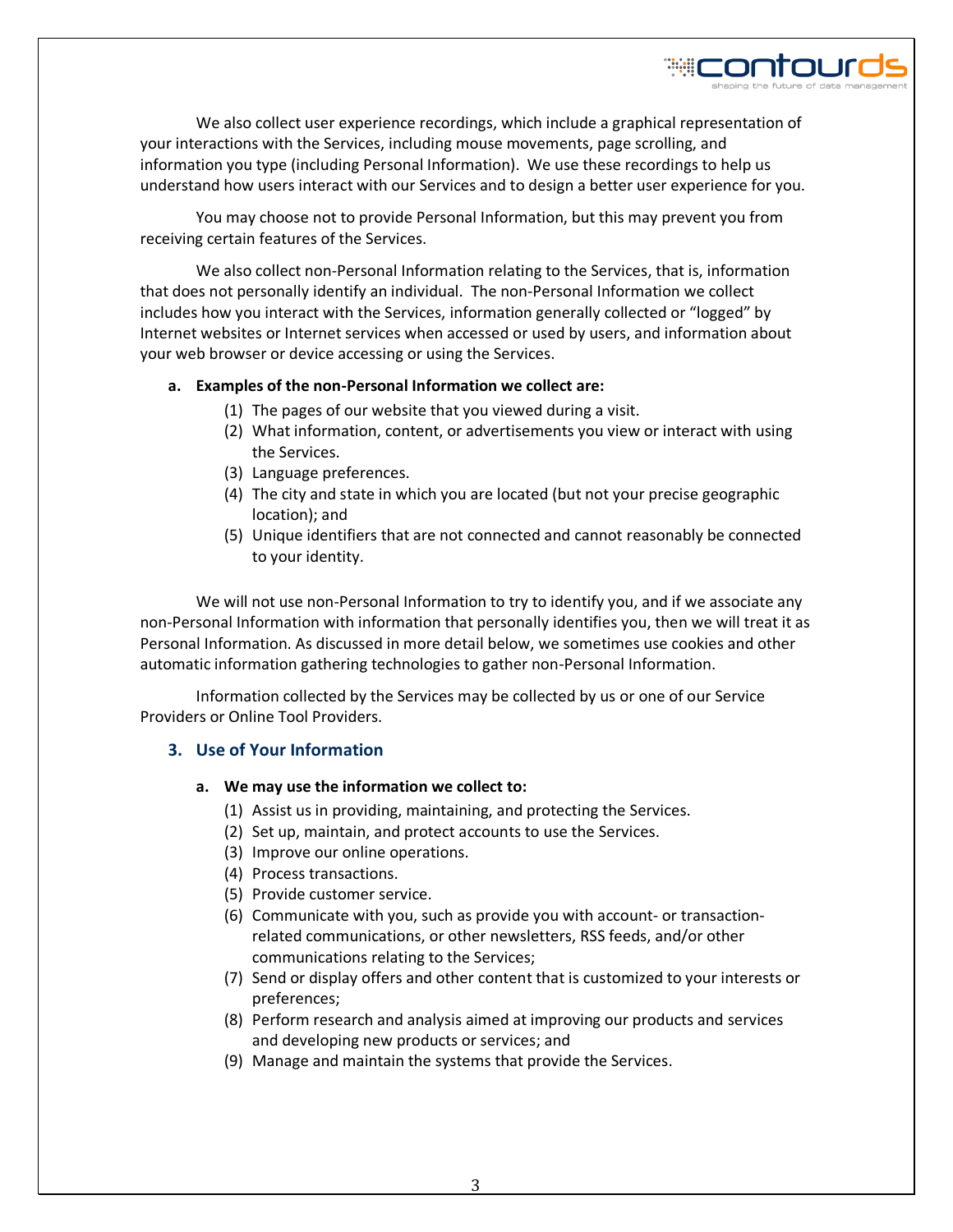# **4. Disclosure of Your Information**

We may disclose your Personal Information to third parties as described below.

We may disclose Personal Information to provide the Services, or when you authorize or instruct us to do so, for example when you use the Services to submit content or profile information. We may also disclose Personal Information and non-Personal Information to Service Providers. By "Service Providers" we mean companies, agents, contractors, service providers, or others engaged to perform functions on our behalf (such as processing of payments, provision of data storage, hosting of our website, marketing of our products and services, and conducting audits). When we use a Service Provider, we require that the Service Provider use and disclose the Personal Information and non-Personal Information received from us only to provide their services to us or as required by applicable law.

We may also disclose Personal Information and non-Personal Information to Online Tool Providers. By "Online Tool Provider" we mean a licensor of software that we include in, or use with, the Services, including an API or SDK, that provides a specialized function or service to us and that requires the transmission of Personal Information and/or non-Personal Information to the Online Tool Provider. Online Tool Providers may have the right to use Personal Information and non-Personal Information about you for their own business purposes. Use and disclosure of Personal Information and non-Personal Information by an Online Tool Provider is described in its privacy policy. See Section 5 below for some of the key Online Tool Providers we use.

We may partner with advertisers to provide you with special offers, or to advertise products or services to you. If you redeem or respond to an offer, we may provide your Personal Information to the advertising partner, including your name, email address, gender, and [year of birth]. If you answer questions or fill out surveys from an advertiser, we may share information with that advertiser. The advertising partner's privacy policy will govern their use of your information, which may include marketing of other products or services to you. You should read each advertiser's privacy policy before providing information to that advertiser.

We may also disclose your Personal Information to third parties when we believe, in good faith and in our sole discretion, that such disclosure is reasonably necessary to (**a) enforce or apply the terms and conditions of the Services, including investigation of potential violations thereof, (b) comply with legal or regulatory requirements or an enforceable governmental request, (c) protect the rights, property or safety of us, our users or other third parties, (d) prevent a crime or protect national security, or (e) detect, prevent or otherwise address fraud, security or technical issues.** 

Finally, we reserve the right to transfer information (including your Personal Information) to a third party in the event of a sale, merger, or transfer of all or substantially all of the assets of our company relating to the Services, or in the unlikely event of a bankruptcy, liquidation, or receivership of our business. We will use commercially reasonable efforts to notify you of such transfer, for example via email or by posting notice on our website.

Lastly, we may also disclose non-Personal Information, aggregated with information about our other users, to our clients, business partners, merchants, advertisers, investors, potential buyers and other third parties if we deem such disclosure, in our sole discretion, to have sound business reasons or justifications.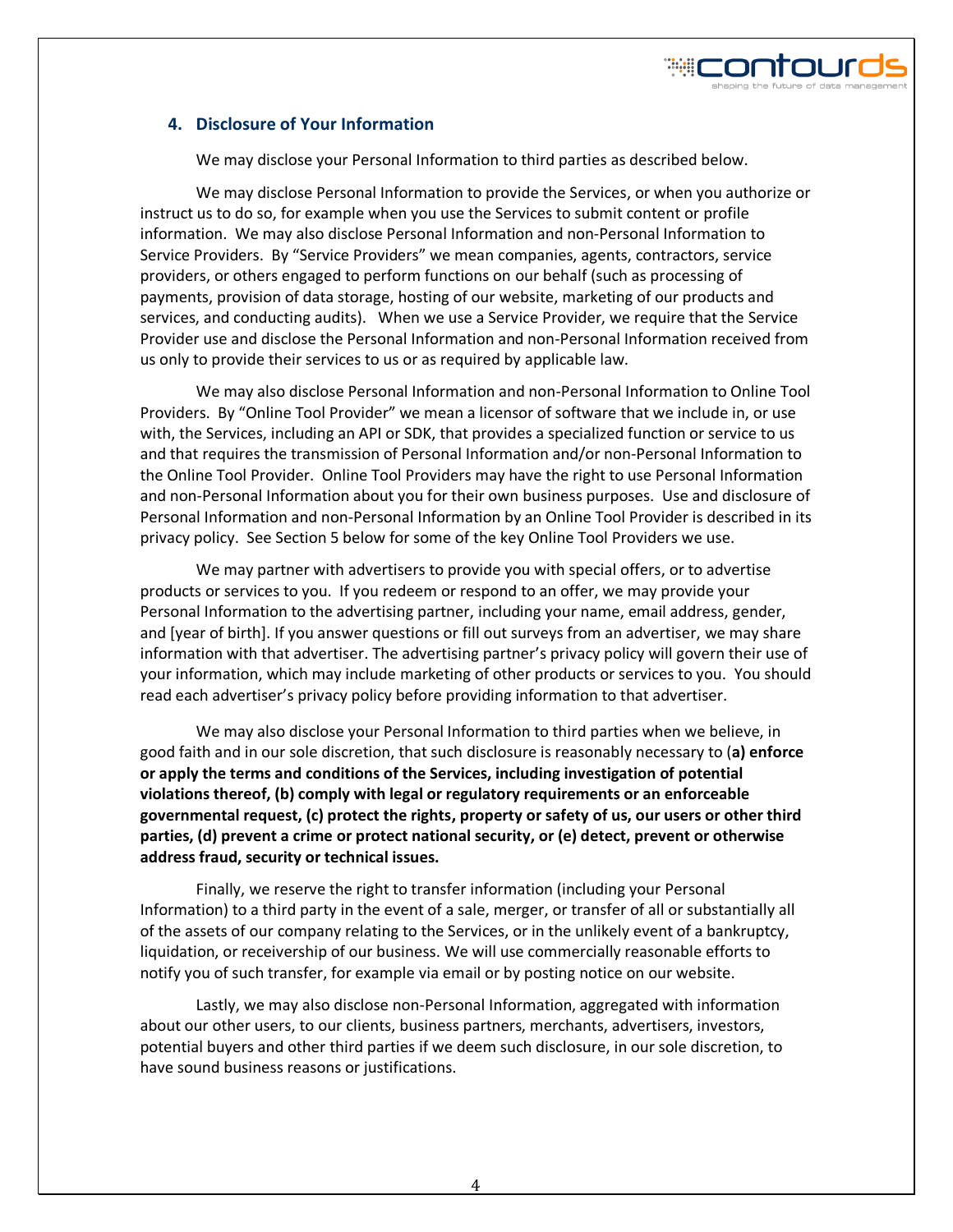

# **5. Cookies and Automatic Information Gathering Technologies**

Every time you use the Services (e.g., access a Service webpage, navigate to a specific location within the Service mobile app), we collect Personal Information and non-Personal Information (discussed above in Sectio[n 2\)](#page-1-0) regarding that use. For example, to improve our Services, we collect how, when, and which parts of the Services or its features you use, which social media platforms you connect to the Services, and when, how, and what you post to the social media platforms through the Service app. Also, we may use your device's unique identifier (UDID) or other unique identifiers to assist us in collecting and analyzing this data.

To assist us in collecting and storing this non-Personal Information, we may employ a variety of technologies, including "Cookies," local browser storage, "web beacons," "tags," or "pixels." A "Cookie" is a small amount of data a website operator, or a third party whose content is embedded in that website, may store in your web browser and that the website operator or, as applicable, the third party, can access when you visit the website. A Cookie may also refer to web-browser-based storage provided by Adobe's Flash plugin (a "Flash Cookie"). A web beacon, tag or pixel is a small, usually-transparent image placed on a web page that allows the operator of that image, which may be the operator of the website you visit or a third party, to read or write a Cookie.

Your operating system and web browser may allow you to erase information stored in Cookies, Flash Cookies, and local browser storage. But if you do so, you may be forced to login to the Services again and you may lose some preferences or settings. You may also be able to set your browser to refuse all website storage or to indicate when it is permitted, but some features of our Services may not function properly without it. We may use Cookies to keep you logged in, save your preferences for the Services, and to collect information about how you use our Services.

More information about managing Cookies is availabl[e here.](http://www.allaboutcookies.org/) Cookie management tools provided by your browser may not affect Flash Cookies. More information about managing Flash Cookies is available [here.](http://www.macromedia.com/support/documentation/en/flashplayer/help/settings_manager.html#117118) To learn how to manage privacy and storage settings for your local browser storage, please refer to the end user documentation for your browser.

An Online Tool Provider may collect information automatically, in which case Personal Information and non-Personal Information it receives are subject to the Online Tool Provider's privacy policy. Some Online Tool Providers may allow you to opt out of certain collection and/or uses of your information. You can read more here:

**[Google Analytics](https://www.google.com/intl/en/policies/privacy/) [Matomo](https://matomo.org/privacy-policy/) [LeadFeeder](https://www.leadfeeder.com/privacy/)**

# **6. Transparency and Choice; Do Not Track Signals**

If you are a customer, you can update your Personal Information by logging into our Customer Portal (https://cloud.contourds.com) and changing your Personal Information in the system. If you are not yet a customer, then you may contact us via telephone (+1 484-235-5143) and request that we change your information. You may also request access to your Personal Information by sending an email to  $[ADD EMAIL]$ . We will try to locate and provide you with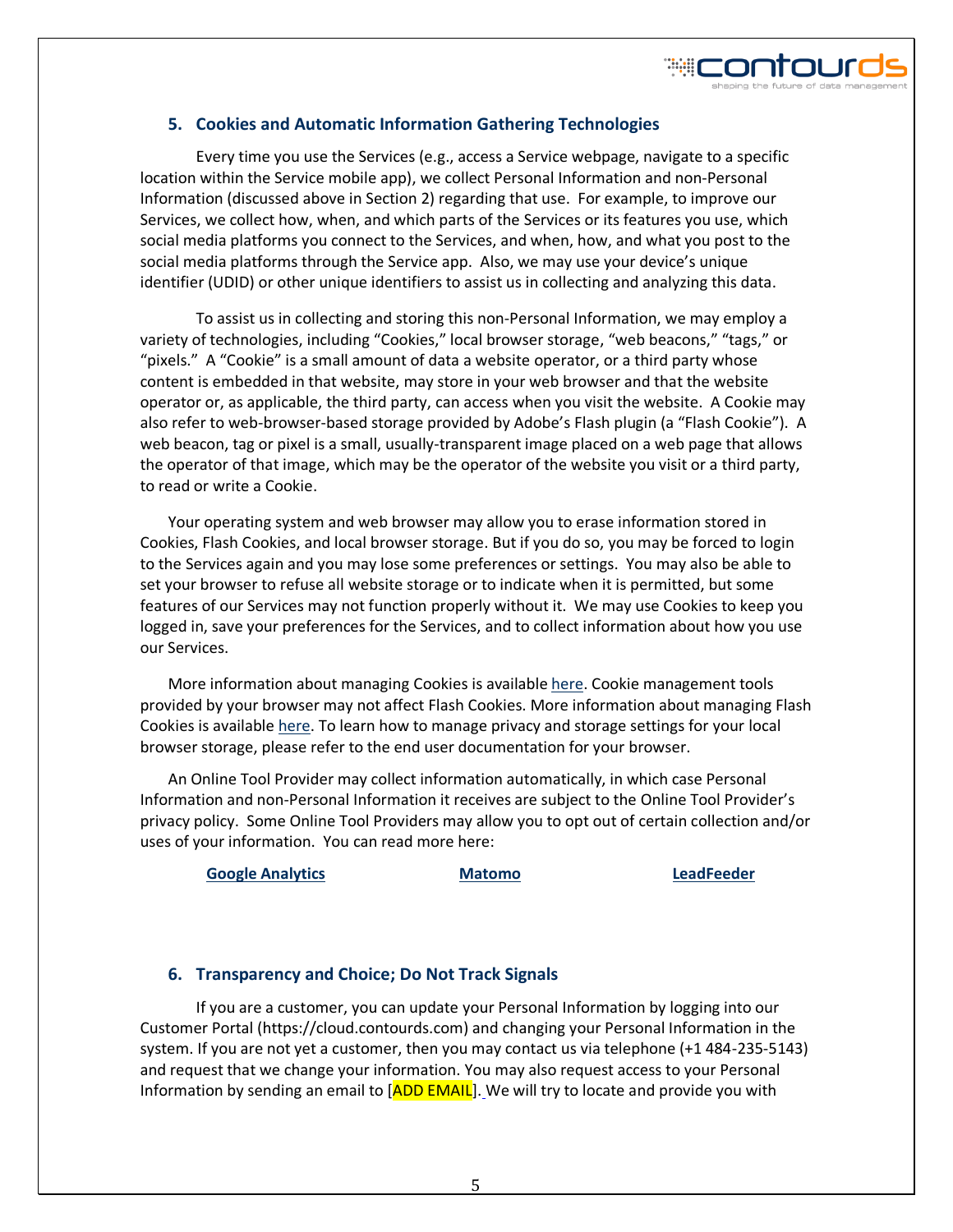

If you need further assistance with removing any content you posted through the Services, you can email us at [ADD EMAIL]. Removal of your posted content may not ensure complete or comprehensive removal from our computer systems.

We ask individual users to identify themselves and the information requested to be accessed, corrected, or removed before processing such requests, and we may decline to process requests that are unreasonably repetitive or systematic, require disproportionate technical effort, jeopardize the privacy of others, would be extremely impractical (for instance, requests concerning information residing on backups), or relate to information that is not associated with your Personal Information. In any case, where we provide information access and correction, we perform this service free of charge, except if doing so would require a disproportionate effort.

Please be aware that if you request us to delete your Personal Information, you may not be able to continue to use the Services. Also, even if you request that we delete your Personal Information, we may need to retain certain information for a limited period to satisfy our legal, audit and/or dispute resolution requirements.

We may use third-party service providers that collect information for interest-based advertising purposes (advertisements that are tailored to your likely interests, based on categories in which you have shown an interest). To learn more about these third parties and the choices they offer users, please visit the Network Advertising Initiative's [choices page](http://www.networkadvertising.org/choices/) or the Digital Advertising Alliance's [choices page.](http://www.aboutads.info/choices/) If you are reading this Privacy Policy from a mobile device, you can learn more about the DAA's mobile choices program [here.](http://www.aboutads.info/appchoices)

We support the development and implementation of a standard "do not track" browser feature that provides customers with control over the collection and use of information about their web-browsing activities. Once a standardized "do not track" feature is released, we intend to adhere to the browser settings accordingly.

You can opt out of receiving marketing e-mails from us by clicking on the "unsubscribe" link in the e-mails. Please note that it may take up to ten (10) business days for you opt-out request to be processed. Also, even if you opt out of marketing e-mails, we may continue to send you certain account-related e-mails, such as notices about your account and confirmations of transactions you have requested.

#### **7. Residents of California; Residents of Canada**

#### **a. California Residents**

You may have heard of the California Privacy Protection Act which provides certain rights to California (CCPA) residents in connection with their Personal Information. Our Services are not currently subject to the CCPA. However, do provide notice and transparency about our collection and use of Personal Information as described in Privacy Policy.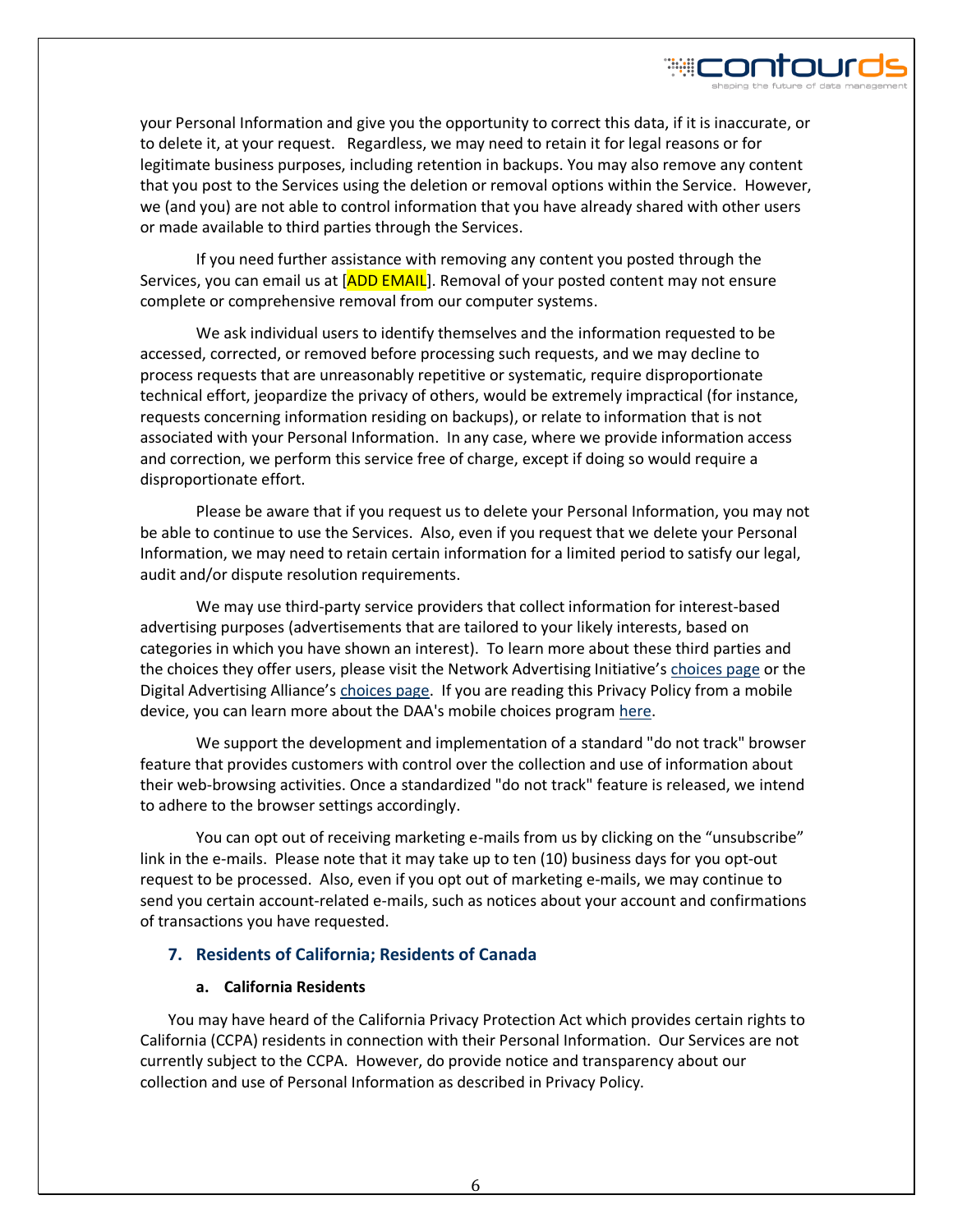

# **b. Residents of Canada**

If you have an objection to the use of your Personal Information as described in this Privacy Policy, you may file a complaint by sending an email to [**EMAIL**]. We will attempt to accommodate your objection or complaint, but you understand that, to the extent you object to our processing of Personal Information that is necessary for us to provide the Services to you, certain features and functionalities of the Services may no longer be available to you. Nothing in this Privacy Policy prejudices your rights to file a complaint with the Office of the Privacy Commissioner of Canada, and/or with any other applicable data protection authorities.

# **c. Children**

The Services are not intended for users under 13 years of age. We do not knowingly collect Personal Information from users under 13 years of age. We do not authorize users under 13 years of age to use the Services.

# **8. Information Security**

We utilize reasonable information security measures to safeguard your Personal Information against unauthorized access, modification, or destruction. For example, we utilize Secure Socket Layer (SSL), Transport Layer Security (TLS), or similar encryption technology when sensitive data is transmitted over the Internet and use firewalls to help prevent external access into our network. However, no data transmission over the Internet and no method of data storage can be guaranteed to be 100% secure. Therefore, while we strive to use commercially acceptable means to protect your Personal Information, we cannot guarantee its security.

We restrict access to Personal Information in our possession to our employees, Service Providers, and Online Tool Providers who need to know that information in order to operate, develop, improve or support our Services. If we share Personal Information with Service Providers or Online Tool Providers, we require that they also use reasonable information security measures to safeguard your Personal Information and only use your Personal Information for the purposes for which we share it with them.

# **9. Third Party Websites**

Please note that the Services may link or integrate with third-party sites, services or apps. We are not responsible for the privacy or security policies or practices or the content of such third parties. Accordingly, we encourage you to review the privacy and security policies and terms of service of those third parties so that you understand how those websites collect, use, share and protect your information.

# **10. Changes to this Policy**

We may modify or update this Privacy Policy periodically with or without prior notice by posting the updated policy on this page. You can always check the "Last Updated" date at the top of this document to see when the Privacy Policy was last changed. If we make any material changes to this Privacy Policy, we will notify you by reasonable means, which may be by e-mail or posting a notice of the changes on our website prior to the changes becoming effective. We encourage you to check this Privacy Policy from time to time.